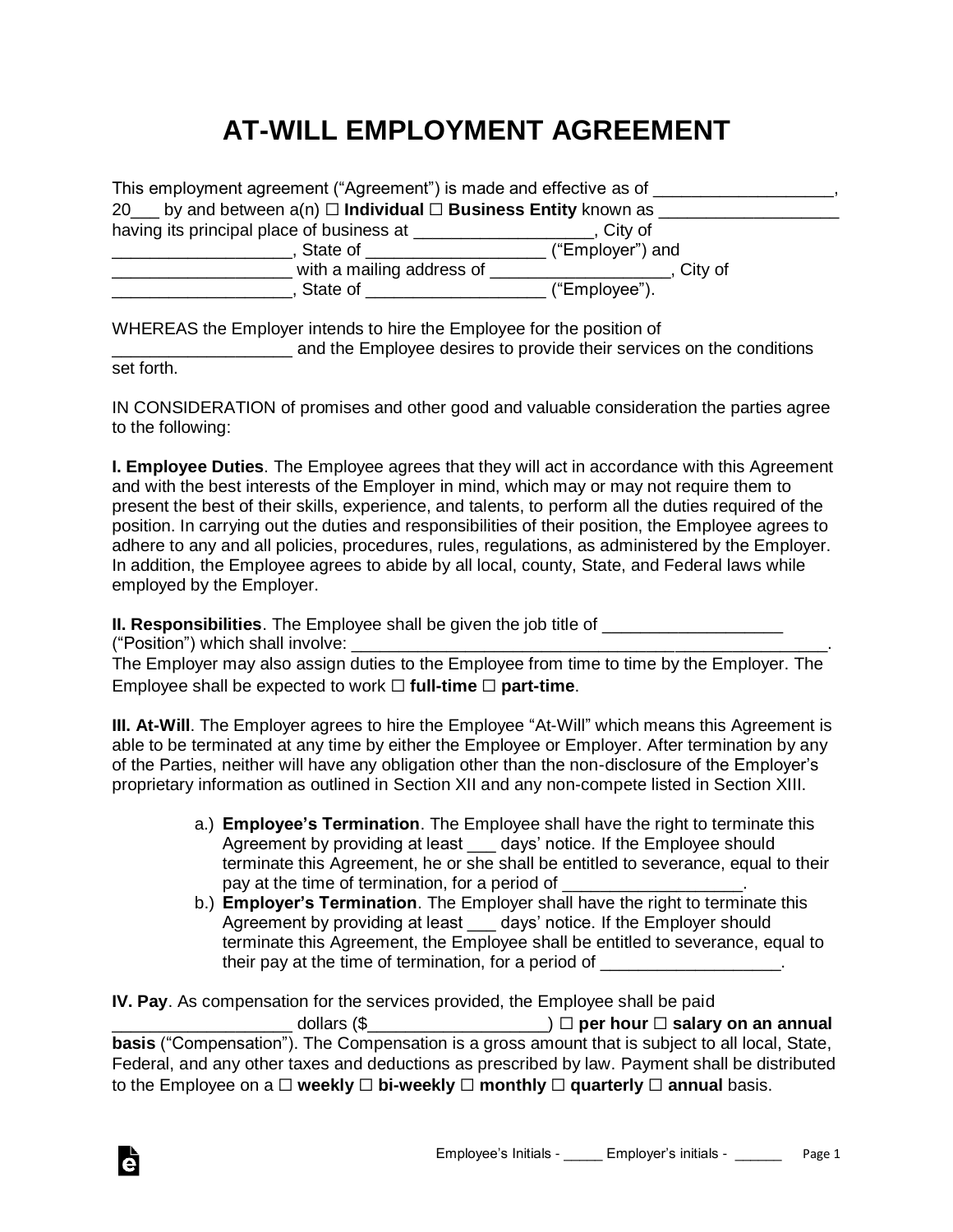a.) **Commissions**. In addition to the aforementioned Pay, the Employee shall be entitled to commissions that are to be paid every \_\_\_\_\_\_\_\_\_\_\_\_\_\_\_\_\_\_\_ and shall be calculated as follows: \_\_\_\_\_\_\_\_\_\_\_\_\_\_\_\_\_\_\_\_\_\_\_\_\_\_\_\_\_\_\_\_\_\_\_\_\_\_\_\_\_\_\_\_\_\_\_\_\_\_

\_\_\_\_\_\_\_\_\_\_\_\_\_\_\_\_\_\_\_\_\_\_\_\_\_\_\_\_\_\_\_\_\_\_\_\_\_\_\_\_\_\_\_\_\_\_\_\_\_\_\_\_\_\_\_\_\_\_\_\_\_\_\_\_\_\_\_ \_\_\_\_\_\_\_\_\_\_\_\_\_\_\_\_\_\_\_\_\_\_\_\_\_\_\_\_\_\_\_\_\_\_\_\_\_\_\_\_\_\_\_\_\_\_\_\_\_\_\_\_\_\_\_\_\_\_\_\_\_\_\_\_\_\_\_

\_\_\_\_\_\_\_\_\_\_\_\_\_\_\_\_\_\_\_\_\_\_\_\_\_\_\_\_\_\_\_\_\_\_\_\_\_\_\_\_\_\_\_\_\_\_\_\_\_\_\_\_\_\_\_\_\_\_\_\_\_\_\_\_\_\_\_ \_\_\_\_\_\_\_\_\_\_\_\_\_\_\_\_\_\_\_\_\_\_\_\_\_\_\_\_\_\_\_\_\_\_\_\_\_\_\_\_\_\_\_\_\_\_\_\_\_\_\_\_\_\_\_\_\_\_\_\_\_\_\_\_\_\_\_

b.) **Bonus**. The Employee shall be entitled to Bonuses on a basis which is to be calculated as follows:

**V. Employee Benefits**. During the period of employment, the Employee shall be eligible to participate in benefits established by the Employer. These include \_\_\_\_\_\_\_\_\_\_\_\_\_

\_\_\_\_\_\_\_\_\_\_\_\_\_\_\_\_\_\_\_\_\_\_\_\_\_\_\_\_\_\_\_\_\_\_\_\_\_\_\_\_\_\_\_\_\_\_\_\_\_\_\_\_\_\_\_\_\_\_\_\_\_\_\_\_\_\_\_\_\_\_\_\_\_\_\_\_

The aforementioned benefits may change at any time by the Employer.

**VI. Out-of-Pocket Expenses**. The Employer agrees to reimburse the Employee for any expenses that are incurred including: (check all that apply)

- ☐ Travel
- $\Box$  Food
- ☐ Lodging
- $\square$  Other:

**VII. Ownership Interest**. This Agreement shall ☐ **not include** ☐ \***include** partial ownership in the business operations of the Employer.

\*If such ownership is offered, the details shall be stated in an attached Exhibit.

**VIII. Trial Period**. Other than certain benefits prescribed by law, the Employee will not be eligible for Benefits, Vacation Time, or Personal Leave until after the first \_\_\_ days of employment ("Trial Period"). In addition, the Employee will not be eligible vacation time, sick leave, or any time off that would be paid or unpaid.

**IX. Vacation Time**. After the Trial Period is complete, the Employee is entitled to \_\_\_ days off per year of which is required to be mutually benefiting of the Employer and the Employee. It is required for the Employee to give notice before scheduling their vacation in accordance with Company policy.

Any unused Vacation Time shall be (check one):

- $\Box$  Converted to cash at the end of the year at a rate of  $\$\_\_$  per day.
- $\Box$  Eligible to rollover up to  $\Box$  days to the next year.
- $\Box$  Forfeited at the end of the year.

 $\Box$  - Other:

à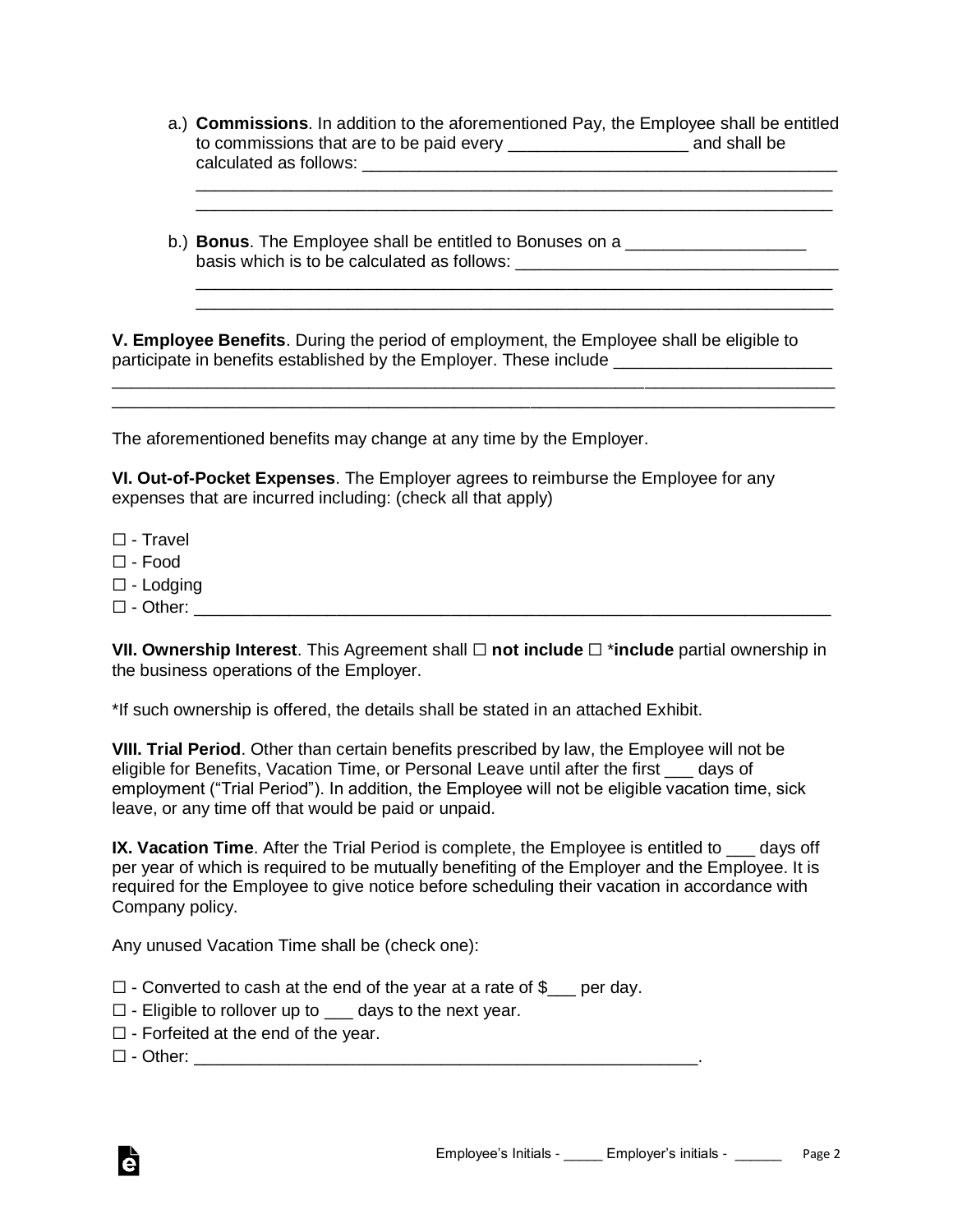**X. Personal Leave.** After the Trial Period, the Employee shall be eligible for days of □ **paid** ☐ **unpaid** time off per year for personal and/or medical issues.

Any unused Personal Leave shall be: (check one)

- $\Box$  Converted to cash at the end of the year at a rate of  $\$\_\_$  per day.
- $\Box$  Eligible to rollover up to  $\Box$  days to the next year.
- $\Box$  Forfeited at the end of the year.
- $\Box$  Other:

If for any reason the Employee depletes their amount of days of personal leave in a given year, he or she **□ may □ may not** be able to use any remaining vacation time.

**XI. Federal Holidays**. The Employee shall be entitled to \_\_\_ federal holidays per calendar year. This is subject to change by the Employer from time to time. If for any reason the Employee should request a Federal Holiday off, the Employer shall determine if the Employee may do so and if it shall be taken from either the Employee's Personal Leave or Vacation Time. Federal Holidays are determined by the Employer and may change every calendar year.

**XII. Confidentiality**. The Employee understands and agrees to keep any and all information confidential regarding the business plans, inventions, designs, products, services, processes, trade secrets, copyrights, trademarks, customer information, customer lists, prices, analytics data, costs, affairs, and any other information that could be considered proprietary to the Employer ("Confidential Information"). The Employee understands that disclosure of any such Confidential Information, either directly or indirectly, shall result in litigation with the Employer eligible for equitable relief to the furthest extent of the law, including but not limited to, filing claims for losses and/or damages. In addition, if it is found that the Employee divulged Confidential Information to a third (3<sup>rd</sup>) party with the Employer shall be entitled any and all reimbursement for their legal and attorney's fees.

a.) **Post Termination**. After the Employee has terminated their employment with the Employer, the Employee shall be bound to **Section XII** of this Agreement for a period of \_\_\_\_ ☐ **Months** ☐ **Years** ("Confidentiality Term"). If the Confidentiality Term is beyond any limit set by local, State, or Federal laws, then the Confidentiality Term shall be the maximum allowed legal time-frame.

## **XIII. Non-Compete**. (check one)

Ġ

☐ - There shall be no Non-Compete established in this Agreement.

☐ - During the term of employment, the Employee understands that he or she will be subject to learning proprietary information, including trade secrets, which could be applied to competitors of the employer. Therefore, in order to protect the fiduciary interests of the Employer, the Employee agrees to: (check all that apply)

□ - Withhold from working in the following industry(ies): \_\_\_\_\_\_\_\_\_\_\_\_\_\_\_\_\_\_\_\_\_\_ \_\_\_\_\_\_\_\_\_\_\_\_\_\_\_\_\_\_\_\_\_\_\_\_\_\_\_\_\_\_\_\_\_\_\_\_\_\_\_\_\_\_\_\_\_\_\_\_\_\_\_\_\_\_\_\_\_\_\_\_\_\_\_\_\_\_\_\_\_\_

 $\Box$  - Withhold from working for the following employer(s):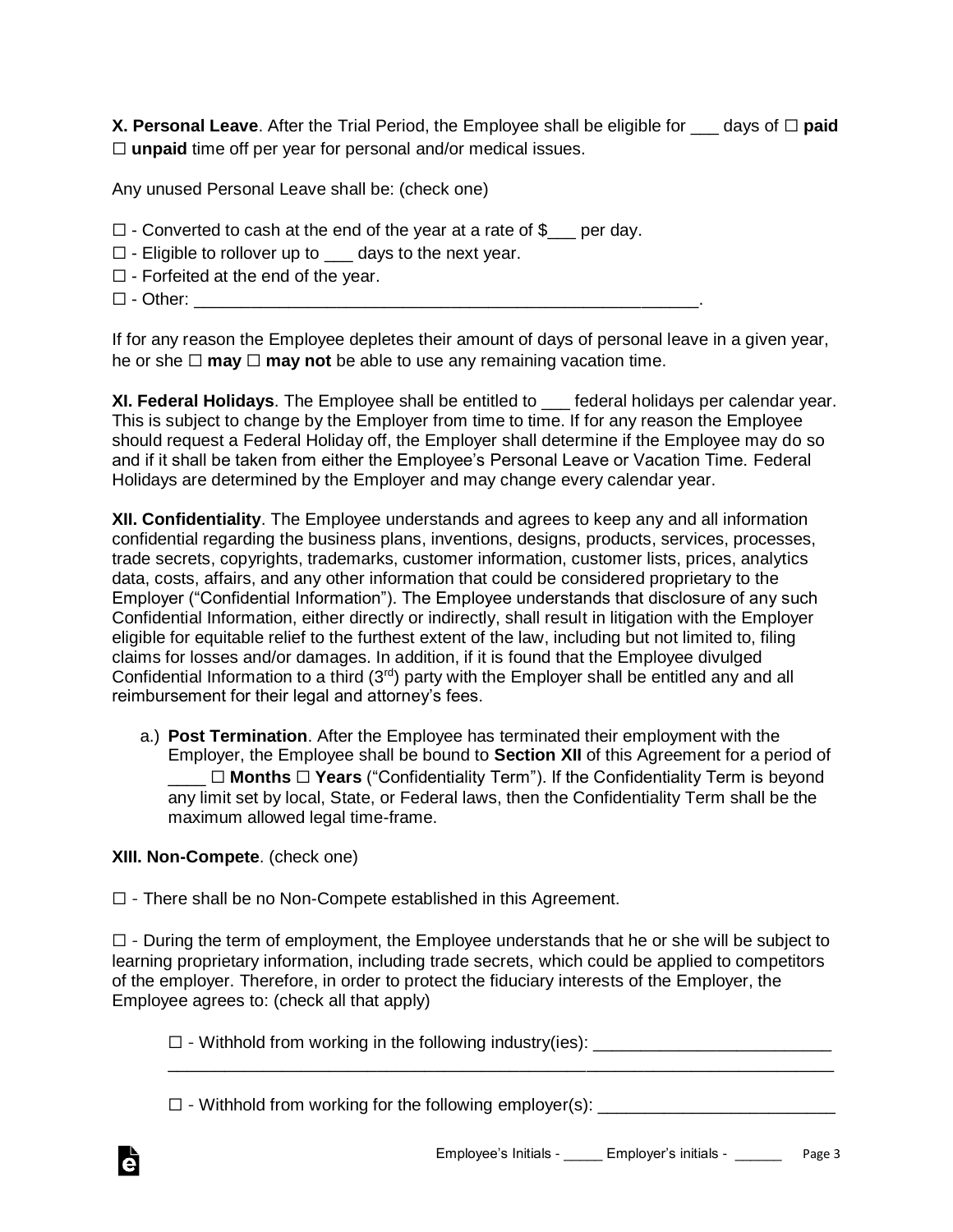$\square$  - Withhold from working in the same industry(ies) as the Employer in the following area(s):

\_\_\_\_\_\_\_\_\_\_\_\_\_\_\_\_\_\_\_\_\_\_\_\_\_\_\_\_\_\_\_\_\_\_\_\_\_\_\_\_\_\_\_\_\_\_\_\_\_\_\_\_\_\_\_\_\_\_\_\_\_\_\_\_\_\_\_\_\_\_

\_\_\_\_\_\_\_\_\_\_\_\_\_\_\_\_\_\_\_\_\_\_\_\_\_\_\_\_\_\_\_\_\_\_\_\_\_\_\_\_\_\_\_\_\_\_\_\_\_\_\_\_\_\_\_\_\_\_\_\_\_\_\_\_\_\_\_\_\_\_

 $\Box$  - Other:

This Non-Compete shall be in effect for \_\_\_\_ ☐ **Months** ☐ **Years** following the date of Employee's termination.

This Section shall be applied to the Employee engaging, directly or indirectly, any competitive industry. This includes, but is not limited to:

- a.) Communicating with related business owners, partners, members, officers, or agents;
- b.) Being employed by or consulting any related business;
- c.) Being self-employed in a related business; or
- d.) Soliciting any customer, client, affiliate, vendor, or any other relationship of the Employer.

**XIV. Employee's Role**. The Employee □ **shall** □ **shall not** have the right to act in the capacity of the Employer. This includes, but is not limited to, making written or verbal agreements with any customer, client, affiliate, vendor, or third (3rd) party.

**XV. Appearance**. The Employee must appear at the Employer's desired workplace at the time scheduled. If the Employee does not appear, for any reason, on more than separate occasions in a 12-month calendar period the Employer has the right to terminate this Agreement immediately. In such event, the Employee would not be granted severance as stated in Section III.

**XVI. Disability**. If for any reason the Employee cannot perform their duties, by physical or mental disability, the Employer may terminate this Agreement by giving the Employee days' written notice.

**XVII. Compliance**. The Employee agrees to adhere to all sections of this Agreement in addition to any rules, regulations, or conduct standards of the Employer including obeying all local and federal laws. If the Employee does not adhere to this Agreement, company policies, including any task or obligation that is related to the responsibilities of their position, the Employer may terminate this Agreement without severance as stated in Section III.

**XVIII. Return of Property**. The Employee agrees to return any and all property of the Employer upon the termination of employment. This includes, but is not limited to, equipment, electronics, records, access, notes, data, tests, vehicles, reports, models, or any property that is requested by the Employer.

**XIX. Notices**. All notices that are to be sent under this Agreement shall be done in writing and to be delivered via Certified Mail (return receipt) to the following mailing addresses: